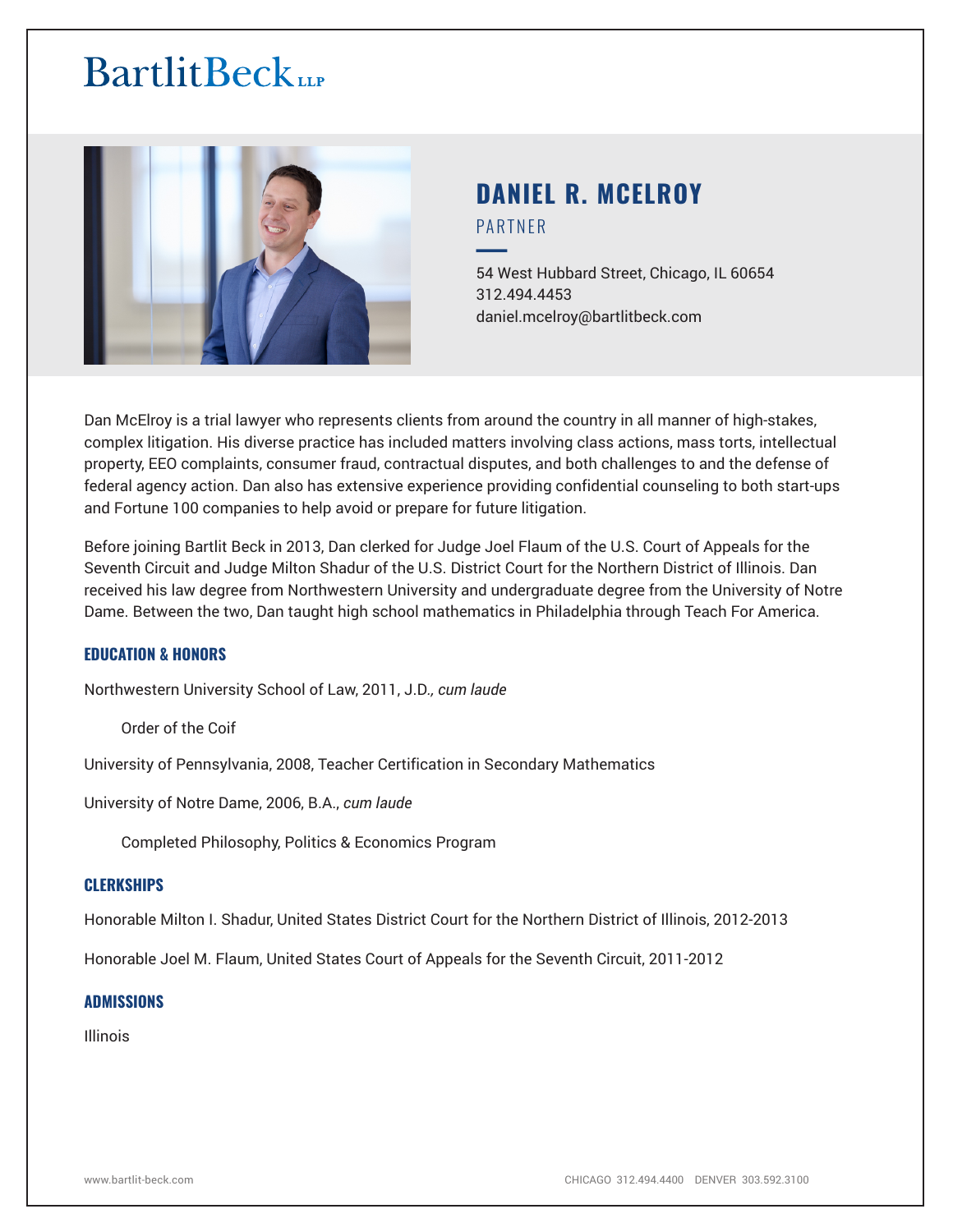# **BartlitBeck**

DANIEL R. MCELROY

United States Court of Appeals for the Seventh Circuit

United States District Court for the Northern District of Illinois

United States District Court for the Central District of Illinois

## **CASES TRIED OR OTHERWISE TAKEN TO JUDGMENT**

### *Adinolfe et al v. Pratt & Whitney* (S.D. Fla.)

Trial counsel for Pratt & Whitney in environmental tort cases involving more than \$1 billion in alleged property damage and personal injury claims arising out of the declaration of a "cancer cluster" in a neighborhood near Pratt & Whitney's West Palm Beach facility. Defeated class certification (and excluded plaintiffs' main expert) after a five-day evidentiary hearing. Won summary judgment for two of the twenty-one related personal injury cases. The others have been stayed while the summary judgment orders are being appealed in the Eleventh Circuit. Bartlit Beck is serving as appellate counsel.

### **Slawson Exploration Co. v. Department of Interior (D.N.D.)**

Trial counsel for Slawson challenging Department of Interior ALJ stay that barred drilling at major oil and gas well in North Dakota. Court granted Slawson's motions for a temporary restraining order and for a preliminary injunction, allowing drilling to proceed pending full agency review.

The Department of the Interior has since issued a final agency order denying a Native American tribe's challenge to Slawson's drilling permits. The tribe sought to challenge that order in the District Court for the District of Columbia. Bartlit Beck successfully moved to transfer the case to the District of North Dakota, where the case is now pending.

### *Las Vegas Hepatitis C Litigation* (District Court, Clark County Nevada)

Trial counsel for defendants. Provided overall strategic direction in litigation encompassing over forty individual cases, pending before approximately twenty different judges in state court in Las Vegas. Plaintiffs were individuals who claimed to have contracted Hepatitis C during endoscopy procedures performed at clinics that were on defendants' networks of approved healthcare providers. Defendants were health plans and other entities affiliated with UnitedHealthcare.

### ● *Martin v. Pacificare of Nevada*

Trial counsel for PacifiCare of Nevada on claims for negligence and punitive damages. Tried case to a jury verdict. The jury found compensatory damages substantially below the amount awarded in previous trials arising out of the same events and denied plaintiffs' claim for punitive damages.

### ● *Lynam v. Health Plan of Nevada*

Trial counsel for Health Plan of Nevada on claims of negligence and punitive damages. Case settled shortly before trial.

### ● *Paul v. Health Plan of Nevada*

Trial counsel for Health Plan of Nevada on claims for negligence and punitive damages. Case settled during trial.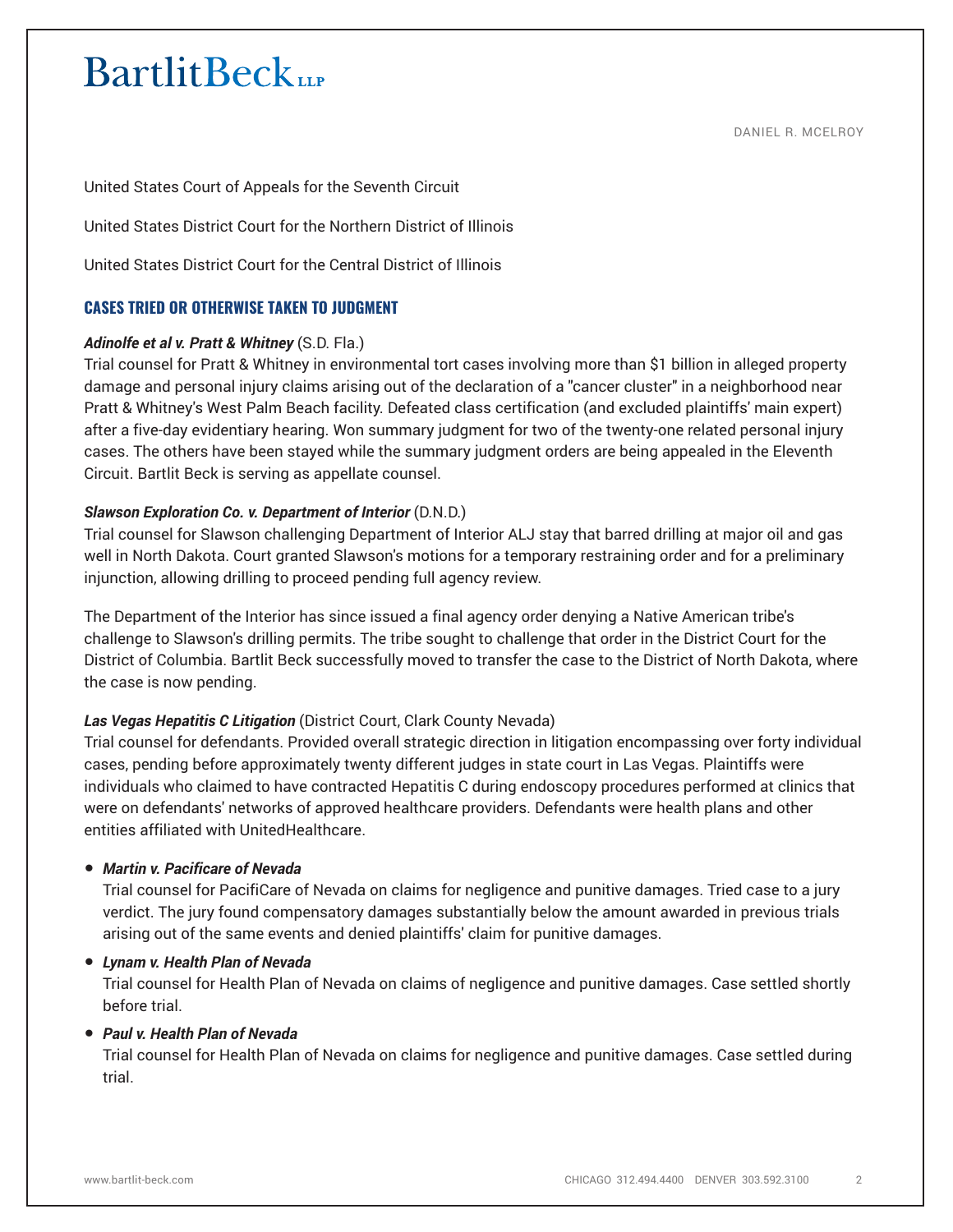# **BartlitBeck**

### **OTHER REPRESENTATIVE CASES**

### *EEOC v. FedEx Ground* (W.D. Pa.)

Trial counsel for FedEx Ground in an enforcement action brought by the EEOC under the Americans With Disabilities Act. EEOC filed claims on behalf of roughly 300 deaf FedEx Ground package handlers from dozens of facilities around the country, alleging that FedEx Ground failed to provide a variety of reasonable accommodations to these employees, such as ASL interpreters at meetings. Bartlit Beck was brought in to take over the matter after nearly a decade of investigation, conciliation, and litigation with EEOC. Along with a team of lawyers from three different firms, Bartlit Beck crafted a strategy that led to a favorable settlement in May 2020, prior to a single deposition being taken.

#### *ADT Wireless Litigation*

Represented ADT in multiple class actions in both federal and state court across the country involving allegations of consumer fraud related to the alleged ability of ADT-monitored security systems with wireless sensors to be hacked. Helped negotiate a favorable, nationwide settlement.

#### *Confidential Litigation Counseling*

Advised Fortune 100 company in potential litigation resulting from numerous complex transactions. Developed plan for business to limit financial, reputational, and operational risk while preserving strong litigation positions. Litigation avoided.

Advised technology startup on potential litigation resulting from allegations of tens of millions of dollars in damages due to breach of contract. Litigation avoided.

Advised Fortune 100 company on potential litigation regarding allegations of nationwide gender discrimination.

Advised large multinational corporation on patent litigation risks of proceeding with development and sale of a product.

### **PRO BONO REPRESENTATIONS**

#### *Moore v. Nicholson* (N.D. Ill.)

Pro bono trial counsel for inmate in a Section 1983 suit against prison and medical staff for unconstitutional conditions of confinement resulting in a cockroach infestation and for improper medical care leading to hearing loss. Case is currently pending in the Northern District of Illinois.

#### *Rose v. Duffield et al* (N.D. Ill.)

Pro bono counsel for a former inmate in a Section 1983 suit against doctors and officials with the Illinois Department of Corrections for improper medical treatment that caused Mr. Rose to lose his vision. Case settled favorably after fact discovery.

### **PROFESSIONAL ACTIVITIES AND COMMUNITY SERVICE**

Legal Aid Chicago, Co-Chair of the Ambassadors Board